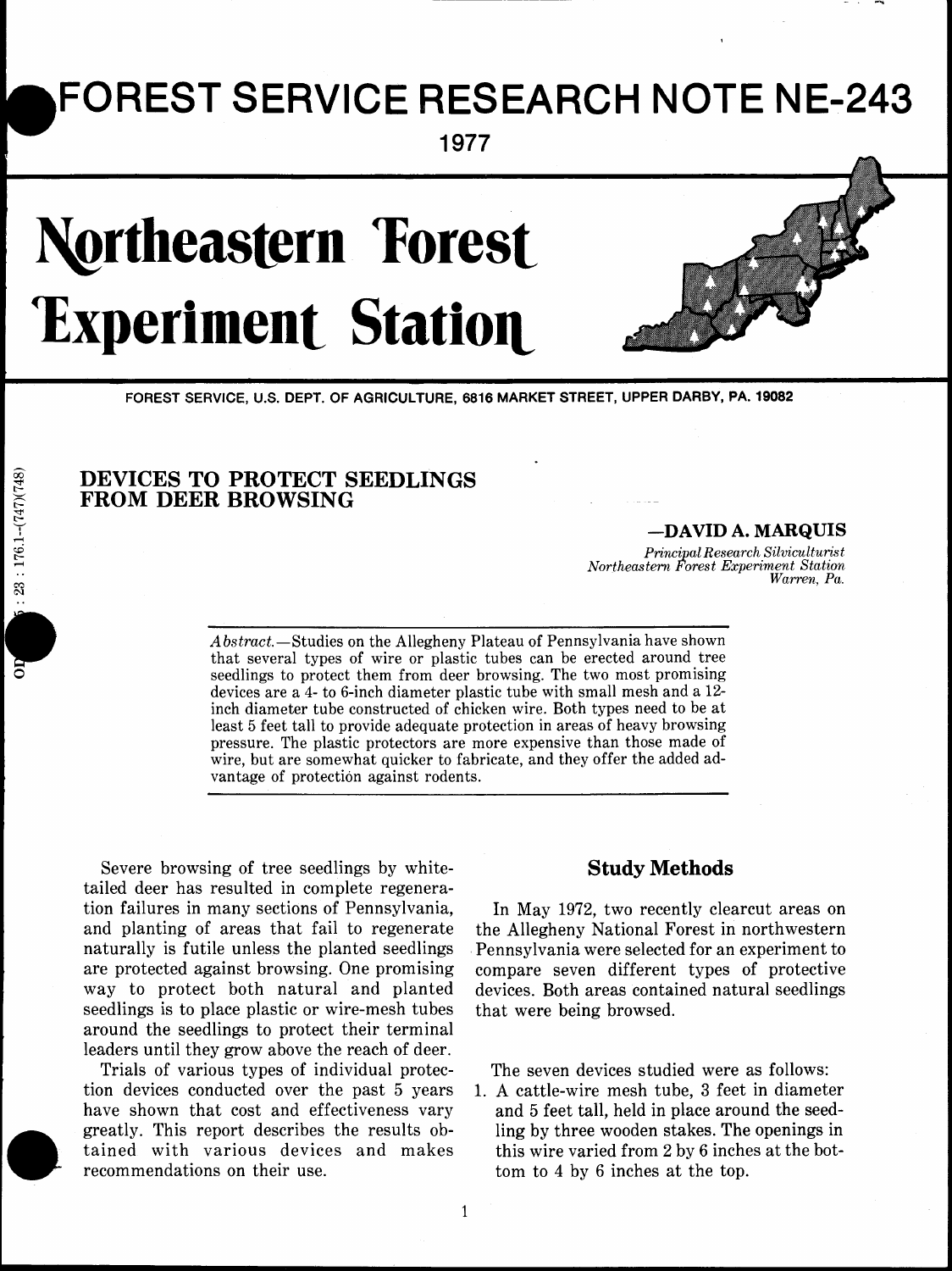**a** 

**a** 

- 2. Same as 1 above but 1 foot in diameter and The tubes applied since 1974 have not been supported with two rather than three wooden part of a formal experiment, but represent ad-
- 
- 4. A large mesh white plastic tube 1 foot in to tally all devices in use.<br>diameter, 5 feet tall, and supported by two In the spring of 1975, ad
- 
- 
- ling was tied to the stake with a piece of the 1975 and 1976 growing seasons. string.<br>Sixteen groups of seedlings were selected in

Sixteen groups of seedlings were selected in **Results**<br> **Results** each of the two clearcut areas. All seedlings<br> **Effectiveness** against browsing.—The effec-<br> **Effectiveness** against browsing.—The effecwithin each group were similar in height, and  $E_J$  *Effectiveness against browsing*.—The effective devices the individual devices were assigned at random tiveness of the tube-like protective devices the individual devices were assigned at random<br>was a function of both the diameter and the<br>within each group. In addition to the soven was a function of both the diameter and the within each group. In addition to the seven was a function of both the diameter and the different protective devices each group con-<br>mesh of the plastic or wire material (table 1). different protective devices, each group con-

seedlings in treatments 5, 6, and 7 so that temperature measurements could be taken. tors were not effective unless they were of such<br>Measurements of light quantity and apostral large diameter (3 feet) that deer could not reach Measurements of light quantity and spectral large diameter (3 feet) that deer could not reach<br>distribution inside each of the tubes were made. the seedling in the center. Almost all seedlings distribution inside each of the tubes were made

and condition of the protective device were  $\frac{H0Wever}{V}$ , the smaller mesh of the chicken wire<br>observed each spring and fall in 1972 and 1972. observed each spring and fall in 1972 and 1973, <sup>or</sup> plastic protectors was it<br>then again in the apping of 1976, Applying as used in the 1-foot diameter. then again in the spring of 1976. Analyses of variance were run to test differences among treatments in height growth and percent of browsing.

clearcuts on the Allegheny National Forest were protected, using yellow plastic tubes similar to those described for treatment 6 above, but 6 inches in diameter. Both 4-foot and 5-foot-tall *tubes* were used, and a variety of supporting stakes were tried. These included steel reinforc-<br>ing rods, fiberglas rods, and reject wooden tool handles from a local ash handle factory. In some cases, two stakes were applied to each tube, and the tube was attached with soft wire  $or$  hog rings. In other cases, a single stake was used, with several wood pieces attached to the stake to a values with same subscript are not significantly dif-<br>keep the tube spread open. ferent at 0.05 level.

supported with two rather than three wooden part of a formal experiment, but represent ad-<br>stakes. ministrative trials of the devices Observations stakes.<br>3. Same as 2 above, but made of 2-inch chicken- of seedling growth and device condition were of seedling growth and device condition were wire mesh rather than cattle-wire. made in August 1976, but no attempt was made

diameter, 5 feet tall, and supported by two In the spring of 1975, additional chicken-wire<br>wooden stakes. The mesh in this device was protectors identical to those for treatment 3 protectors identical to those for treatment 3 diamond-shaped, with openings about 1 inch above were erected as part of a planting experi-<br>high by 1/2 inch wide.<br>expansive ment on the Tuscarora State Forest near ment on the Tuscarora State Forest near 5. A green plastic tube with mesh similar to Mifflintown, Pa. In that experiment, seedlings of several species were planted in rows under 6. A 3-inch diameter yellow plastic tube with various stand conditions. Seedlings in half of the small  $(3/8$ -inch square) mesh, 5 feet tall. rows were fitted with protectors, and half were rows were fitted with protectors, and half were 7. A single wooden stake, erected without any unprotected. Measurements of seedling growth, incidence of browsing, and condition of the feet tall, and the terminal shoot of the seed- devices were made three times during each of

tained a control or unprotected seedling. Deer were able to reach through the very large<br>Thermocouples were attached to a four sample mesh of the cattle-wire protectors to browse on Thermocouples were attached to a few sample mesh of the cattle-wire protectors to browse on reduced in the throw that the seedlings inside. As a result, these protecwith an ISCO spectralradiometer. in the 1-foot-diameter cattle-wire protectors<br>Seedling height incidence of deer browsing were browsed during the first year of the study. Seedling height, incidence of deer browsing, were prowsed during the first year of the study.<br>Seedling of the pretective device were However, the smaller mesh of the chicken wire

## Beginning in 1974, seedlings in additional **Table 1.—Proportion of terminals browsed dur-**<br>parcuts on the Allegheny National Forest were **ing first two growing seasons**

| Protective<br>device                                                                                                                                                | Terminals<br>browsed                                         |  |  |
|---------------------------------------------------------------------------------------------------------------------------------------------------------------------|--------------------------------------------------------------|--|--|
|                                                                                                                                                                     | Percent <sup>a</sup>                                         |  |  |
| 1-foot chicken wire<br>1-foot white plastic<br>3-foot cattle wire<br>3-inch yellow plastic<br>2-inch green plastic<br>Wooden stake<br>1-foot cattle wire<br>Control | 0a<br>0a<br>62<br>6a<br>50 <sub>b</sub><br>81c<br>94c<br>94c |  |  |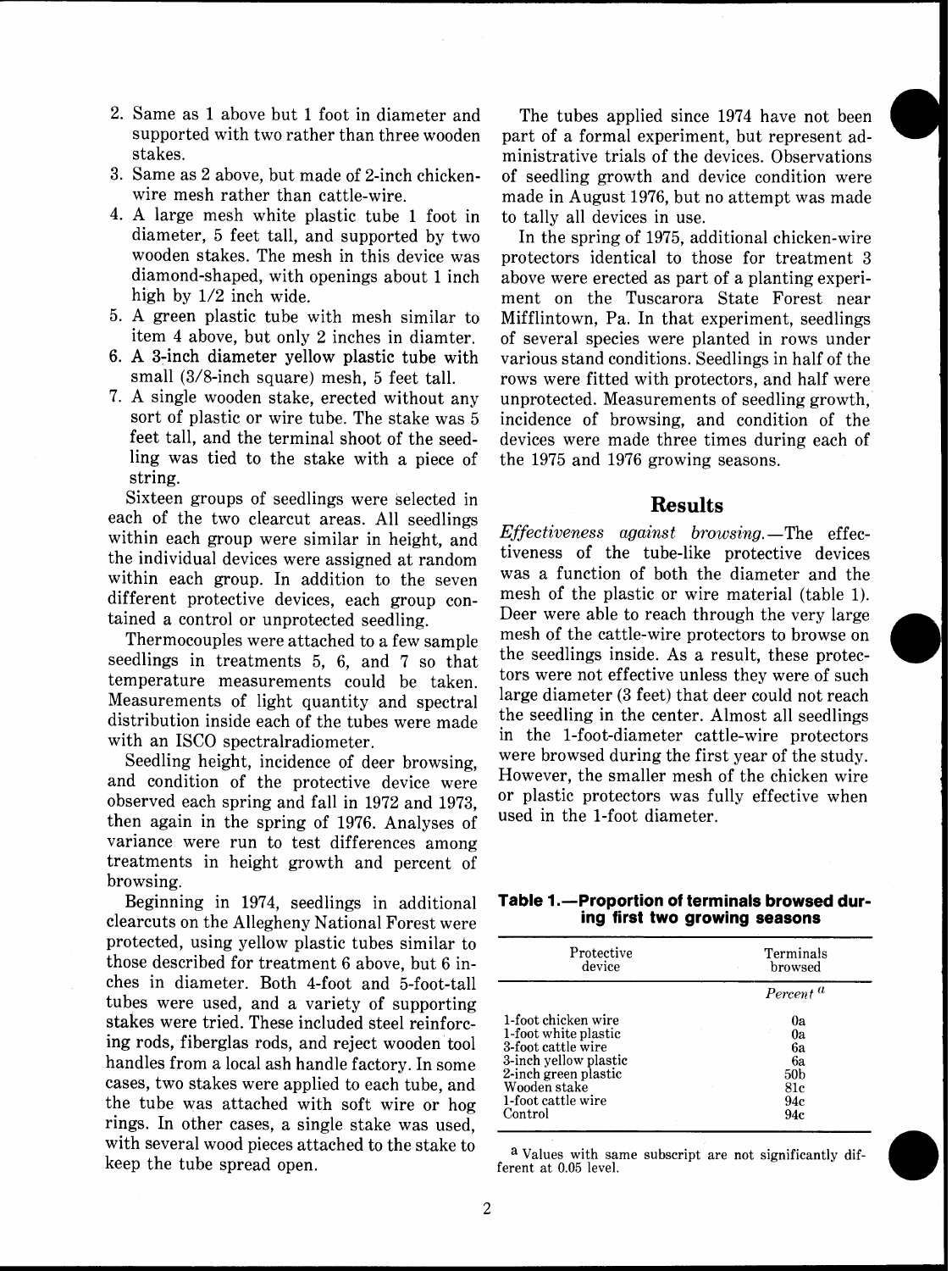In the smaller diameters, even the mediumsize mesh of the green plastic protectors was too open to afford protection. The terminals of many seedlings simply grew out through the side of these 2-inch tubes (fig. 1). Of the smalldiameter tubes, only the extremely small mesh of the yellow plastic tubes proved small enough to keep the seedlings inside where they could not . be reached by deer.

The wooden stake alone offered very little protection from browsing. Although the terminals had been tied close to the stake initially, they quickly grew out away from the stake to where they could be nipped.



Figure 1.-A seedling growing out through the **sides of a large-mesh, small tube is vulnerable to deer browsing.** 

## **Figure 2.-A chicken-wire tube used to protect planted seedlings.**



The chicken wire and yellow plastic devices used in later trials have been more than 90 percent effective, and only an occasional terminal was nipped when it grew out the side of the protector (fig. 2). When this occurred, a new shoot invariably formed inside the device to replace the one lost, so that a protected seedling remains in spite of the one browsing incident.

*Physical condition and durability of devices.* The wire-mesh protectors suffered lit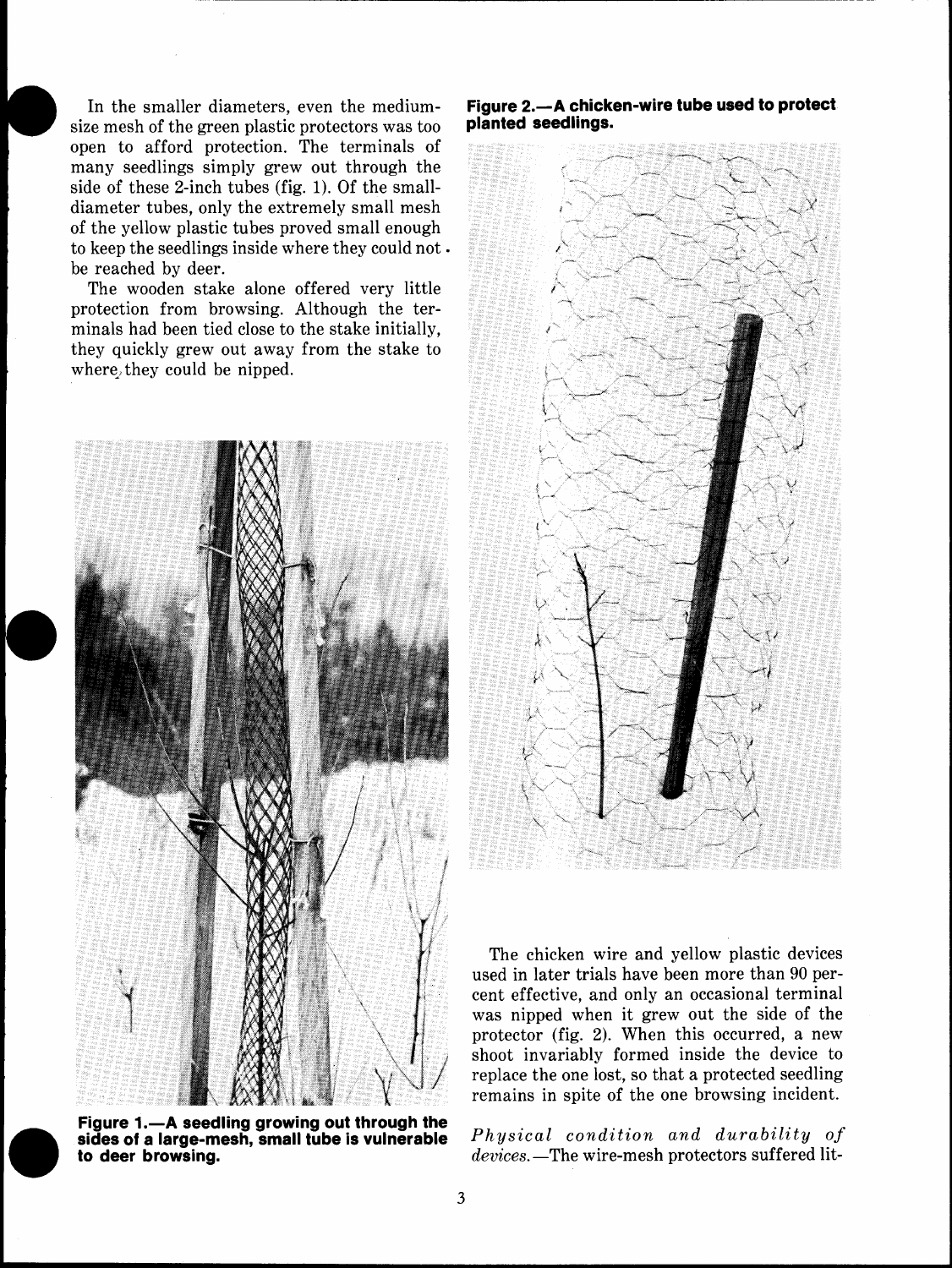tle damage during the 5-year study period, although a few fell over because the wooden support stakes had rotted at the ground level. But the wire itself remained effective as long as the stakes were in place.

The first plastic protectors used were not nearly as durable as the wire; they were constructed of different plastic materials. The

white plastic became very brittle and shattered easily when cold. This material had completely disintegrated by the start of the third growing season. The yellow plastic began disintegrating after the third growing season, and was nearly all gone after the fourth year. The green plastic remained intact after 5 years.

After consultation with the manufacturers of

Figure 3.-Small-mesh yellow plastic tubes protecting black cherry seedlings from deer browsing. The seedling on the left has grown out the top of the 5-foot tall protector and is now beyond the reach of deer. The seedling in the shorter 4-foot tube on the right has been browsed repeatedly. To be effective, tubes at least 5 feet tall are recommended.



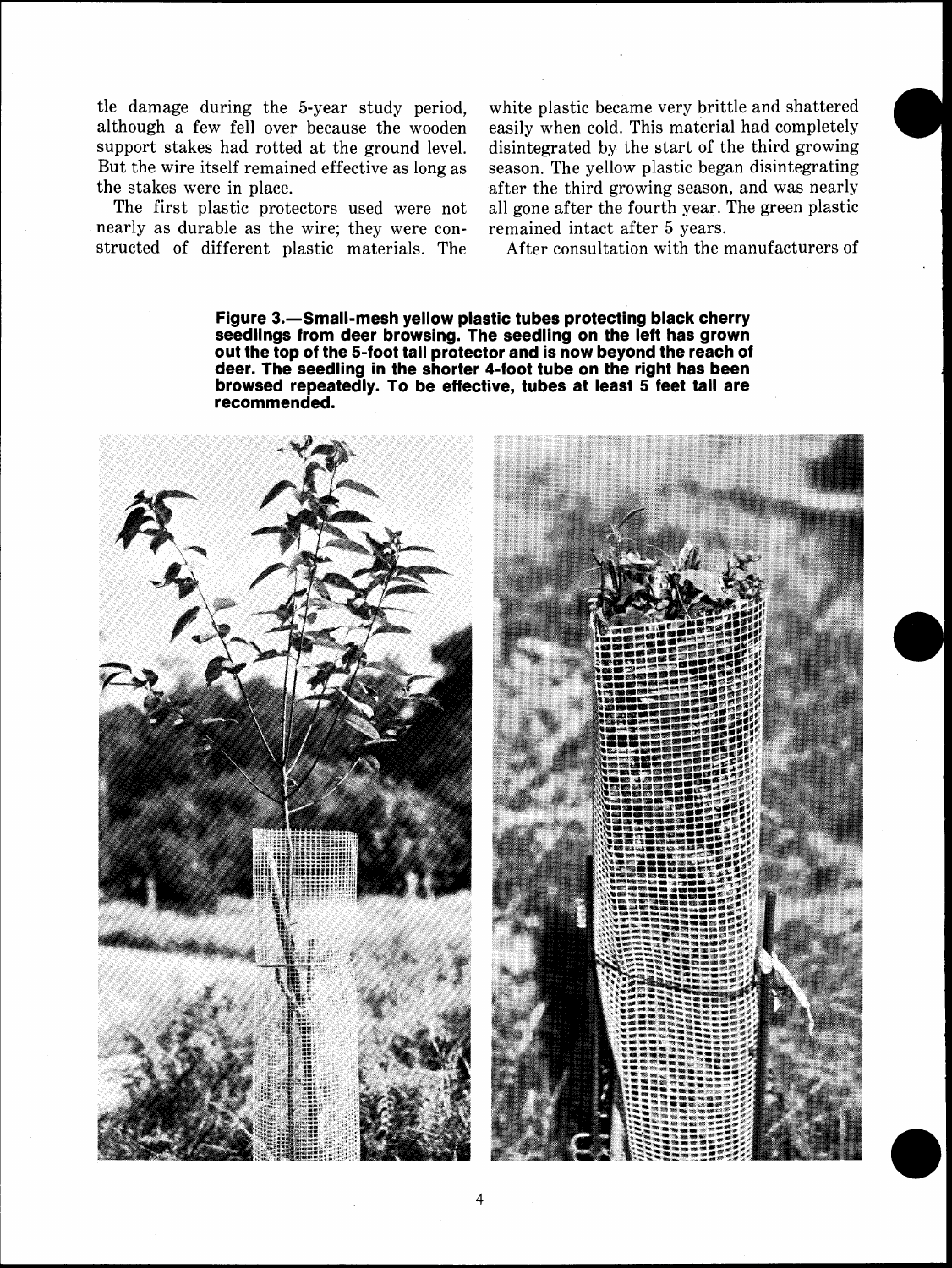the plastic, it was learned that durability could be altered readily by the quantity of ultra-violet inhibitors included in the plastic during manufacture. The yellow plastic materials used in more recent trials included these inhibitors, **<sup>l</sup>**and they show little sign of deterioration after three growing seasons.

Problems with stakes rotting at the ground level were common to all devices in which wooden stakes were used. Without adequate support, protectors were quickly flattened by snow, usually resulting in complete loss of the seedling inside. Both ash handles and 1-inchsquare pine stakes began to break off after the second year, although 65 to 70 percent were still standing after *5* years.

Another difficulty experienced with some of the plastic devices was drooping of the upper portion if the supporting stakes were not long enough. This problem was overcome by using longer stakes, but it emphasized the need for care in providing adequate support.

In some of the more recent trials with 4- and 5-foot tall plastic devices, it has become apparent that the shorter protectors are inadequate. Because these trials were not set up as an experiment, there are no data to use for comparisons, but many of the seedlings in the 4-foot tubes were browsed back repeatedly as the terminal grew out the top. Some seedlings in these short tubes may eventually escape, but this has not occurred to date. A few seedlings have also been browsed at the top of the 5-foot tubes, but most of these have grown well out of the reach of deer (fig. **3).** 

A supplementary benefit of the small-mesh plastic tubes is that they provide protection from girdling by mice, rabbits, and porcupines as well as protection against deer browsing. This is likely to be most important in grassy areas where small-mammal populations are high. Damage by small mammals has been observed on up to 50 percent of the seedlings on one Allegheny National Forest area.

A few seedlings have had cambium damage as a result of wind action that has caused the top of the tube to rub against the stem. This is a problem only after the seedling has grown out the top of the tube and the protector is no longer needed. The ideal situation would be to have the tube disintegrate at an appropriate time (possible with the plastic tubes); or, it may be necessary to remove the tubes after they have served their purpose. There are not enough data available yet to evaluate the extent of this damage.

 $Growth$ . Seedling growth has not varied significantly among devices, with one exception: seedlings in the yellow plastic tubes grew slightly (and significantly) taller during the first growing season than seedlings in the other treatments. Heights were not significantly different after 5 years, although the seedlings in the yellow tubes were still slightly taller than those in the other devices (table **2).** 

Measurements of light quality inside the yellow tubes revealed that the proportion of farred to red energy inside the tube was nearly three times higher than in full sunlight, as a result of filtering by the yellow plastic material. There were only minor shifts in other wavelengths.

Light that is high in far-red is known to stimulate stem elongation, and this may explain the slightly greater growth in the yellow tubes during the first year. The proportion of far-red was not significantly different from that in full sunlight in the other tubes, nor was it significantly different from full sunlight in the yellow tubes during the second growing season after the yellow color had faded from the plastic.

Air temperatures inside the plastic tubes were not significantly different from air temperatures adjacent to seedlings without tubes.

Table 2.-Height growth in the various pro**tectors** 

|                                                                                                                                                                     | Total height                                                       |                                                     |  |  |
|---------------------------------------------------------------------------------------------------------------------------------------------------------------------|--------------------------------------------------------------------|-----------------------------------------------------|--|--|
| Protective<br>device                                                                                                                                                | After 1 year                                                       | After 5 years a                                     |  |  |
|                                                                                                                                                                     | Feet                                                               | Feet                                                |  |  |
| 3-foot cattle wire<br>1-foot cattle wire<br>1-foot chicken wire<br>1-foot white plastic<br>3-inch yellow plastic<br>2-inch green plastic<br>Wooden stake<br>Control | $1.0\,$<br>$\frac{.8}{.8}$<br>1.1<br>1.6 b<br>1.1<br>$1.0\,$<br>.8 | 5.4<br>3.7<br>5.2<br>$\overline{5.5}$<br>5.1<br>4.6 |  |  |

a Includes only seedlings on which devices were still effective.

b This treatment was significantly different from other treatments at 0.05 level.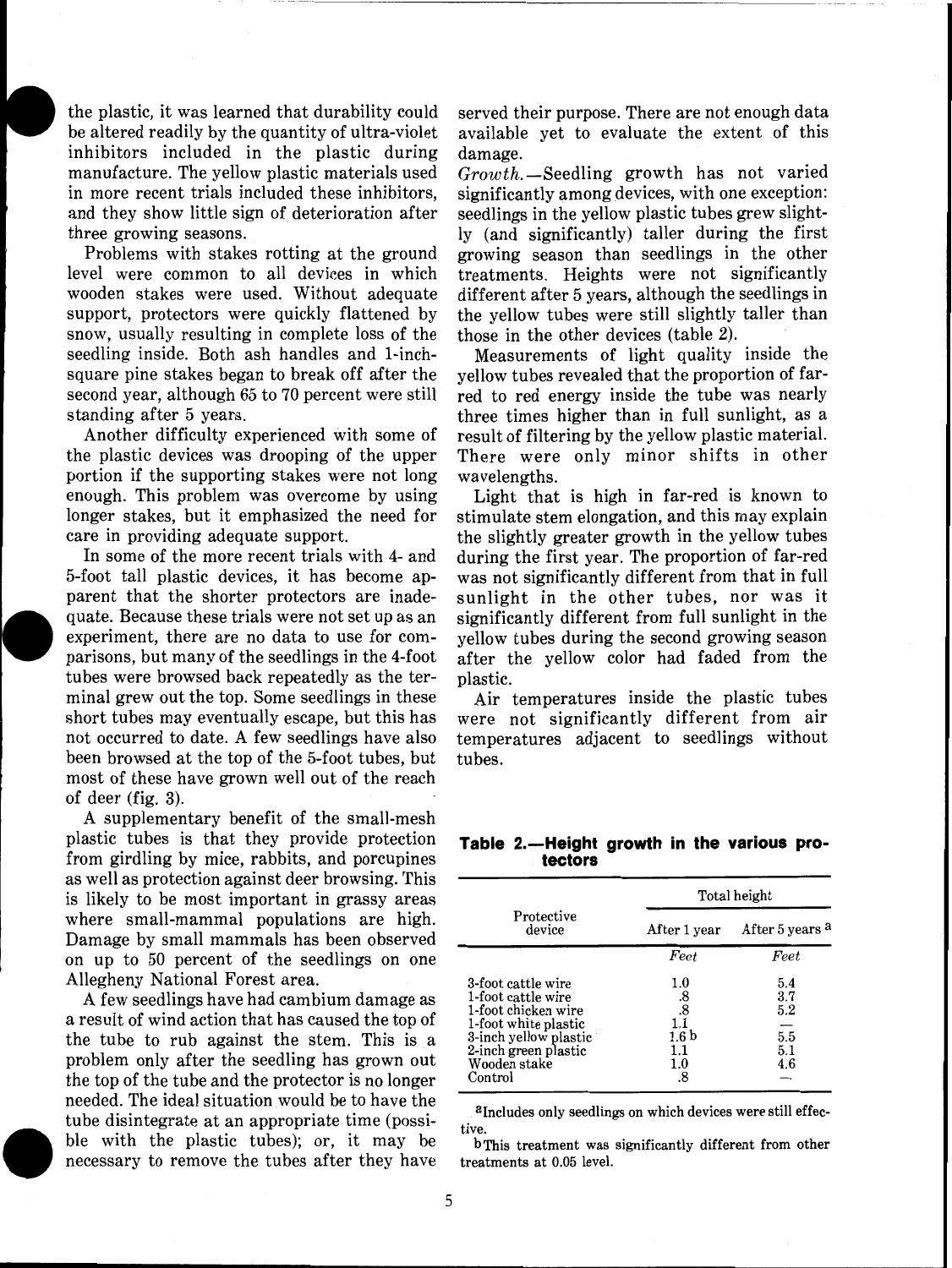$Cost$ —Material costs for these types of protective devices were as follows, based on 1975 prices:

Yellow plastic tube (6-inch diameter): )\$0.16 per foot.

2-inch mesh chicken wire (5 feet tall): \$20.00 per 150-foot roll.

Cattle wire (5 feet tall): \$32.00 per 165-foot roll.

Wooden stakes: \$0.20 each.

Labor required to erect the tubes was as follows:

Fabricate & erect wire tubes: 15 per hour (2-man crew)

Erect plastic tubes: 25 per hour (2-man crew) Cost per man: \$4.00 per hour

These costs would vary depending upon sources of supply, quantities ordered, and availability of manpower. They do not include any planting costs. For the values above, the cost per protective device would be as follows:

|                        | Tube<br>material Stakes Labor |        |        | Total  |
|------------------------|-------------------------------|--------|--------|--------|
| 3-foot cattle<br>wire  | \$1.80                        | \$0.40 | \$0.55 | \$2.75 |
| 6-inch plastic         | .80                           | .20    | -30    | 1.30   |
| 1-foot chicken<br>wire | .40                           | .20    | .55    | 1.15   |

## **Conclusions and Recommendations**

These studies and trials have shown that several types of wire or plastic tubes can be erected around tree seedlings to protect them from deer browsing. In terms of cost and effectiveness, the two most promising devices are a 4- to 6-inch diameter plastic tube with small mesh and a 12-inch diameter tube constructed of chicken wire. Both types need to be at least 5 feet tall to provide adequate protection in areas of heavy browsing pressure, such as exist throughout Pennsylvania. The plastic protectors are more expensive than those made of wire, but are somewhat quicker to fabricate, and they offer the added advantage of protection against rodents.

Efforts are now under way by the U.S. Forest Service and the plastic manufacturers to develop a plastic protector that would be more easily supported and would be less expensive than present tube-stake combinations.

The minimum number of seedlings that must be grown above deer browsing height is probably somewhere between 100 and 200 per acre. If an entire regeneration area were to receive protective devices, the total cost would run between \$115 and \$230 per acre for chickenwire protectors plus planting costs if natural

### **Figure 4.--Plastic tubes used to protect natural seedlings in those portions of a regeneration area that are being browsed severely.**